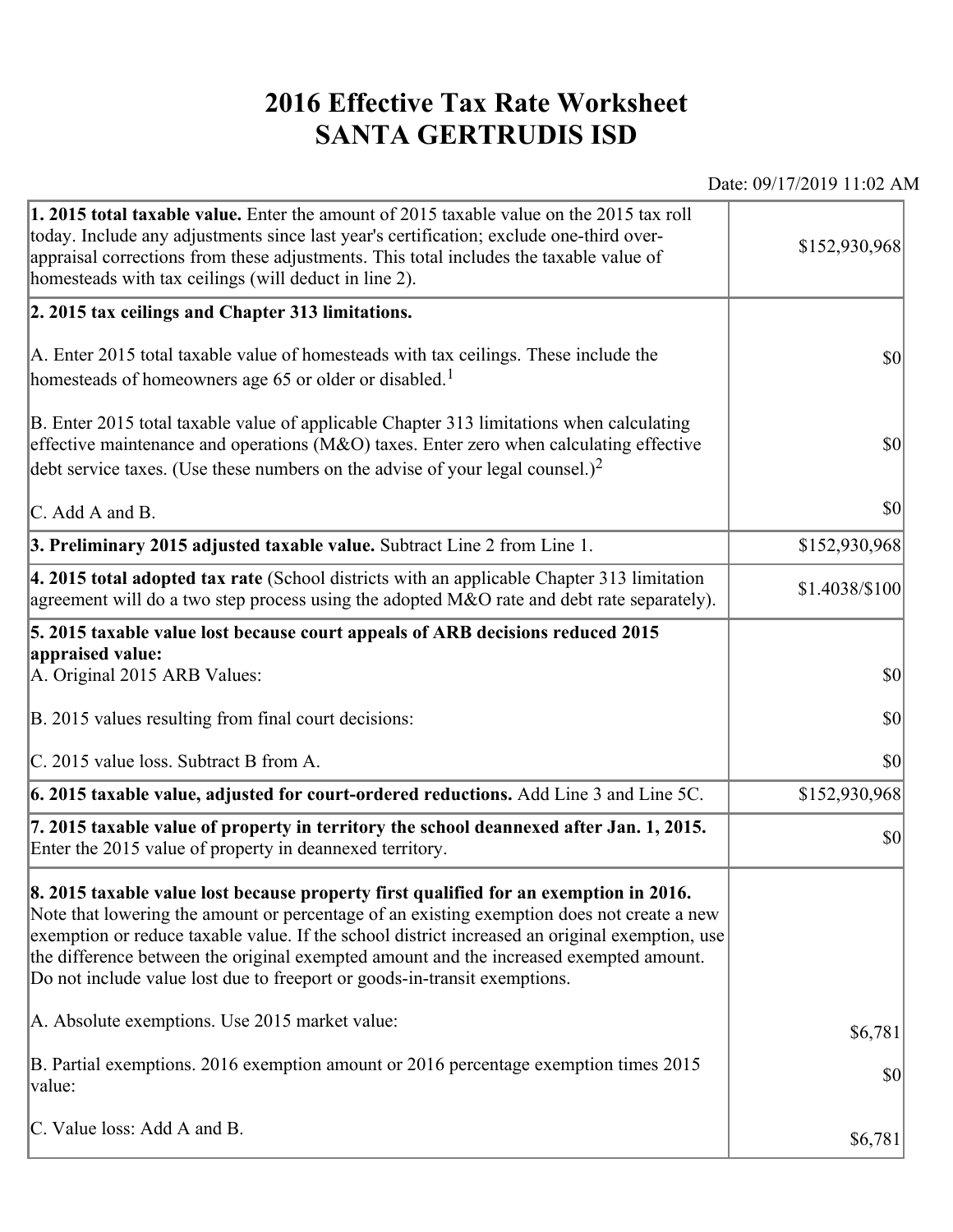| 9. 2015 taxable value lost because property first qualified for agricultural appraisal (1-<br>d or 1-d-1), timber appraisal, recreational/scenic appraisal or public access airport<br>special appraisal in 2016. Use only properties that qualified in 2016 for the first time; do<br>not use properties that qualified in 2015.                                                                                                                                                                                                                                                                                                                                                                         |               |
|-----------------------------------------------------------------------------------------------------------------------------------------------------------------------------------------------------------------------------------------------------------------------------------------------------------------------------------------------------------------------------------------------------------------------------------------------------------------------------------------------------------------------------------------------------------------------------------------------------------------------------------------------------------------------------------------------------------|---------------|
| A. 2015 market value:                                                                                                                                                                                                                                                                                                                                                                                                                                                                                                                                                                                                                                                                                     | \$86,730      |
| B. 2016 productivity or special appraised value:                                                                                                                                                                                                                                                                                                                                                                                                                                                                                                                                                                                                                                                          | \$3,810       |
| C. Value loss. Subtract B from A.                                                                                                                                                                                                                                                                                                                                                                                                                                                                                                                                                                                                                                                                         | \$82,920      |
| 10. Total adjustments for lost value. Add lines 7, 8C and 9C.                                                                                                                                                                                                                                                                                                                                                                                                                                                                                                                                                                                                                                             | \$89,701      |
| 11. 2015 adjusted taxable value. Subtract Line 10 from Line 6.                                                                                                                                                                                                                                                                                                                                                                                                                                                                                                                                                                                                                                            | \$152,841,267 |
| 12. Adjusted 2015 taxes. Multiply Line 4 by Line 11 and divide by \$100.                                                                                                                                                                                                                                                                                                                                                                                                                                                                                                                                                                                                                                  | \$2,145,585   |
| 13. Taxes refunded for years preceding tax year 2015. Enter the amount of taxes refunded<br>by the district for tax years preceding tax year 2015. Types of refunds include court<br>decisions, corrections and payment errors. Do not include refunds for tax year 2015. This<br>line applies only to tax years preceding tax year 2015.                                                                                                                                                                                                                                                                                                                                                                 | \$700         |
| 14. Adjusted 2015 taxes with refunds. Add Lines 12 and 13.                                                                                                                                                                                                                                                                                                                                                                                                                                                                                                                                                                                                                                                | \$2,146,285   |
| 15. Total 2016 taxable value on the 2016 certified appraisal roll today. This value<br>includes only certified values and includes the total taxable value of homesteads with tax<br>ceilings (will deduct in Line 17). These homesteads include homeowners age 65 or older or<br>disabled.                                                                                                                                                                                                                                                                                                                                                                                                               |               |
| A. Certified values only: <sup>3</sup>                                                                                                                                                                                                                                                                                                                                                                                                                                                                                                                                                                                                                                                                    | \$130,024,986 |
| <b>B. Pollution control exemption:</b> Deduct the value of property exempted for the current tax<br>year for the first time as pollution control property:                                                                                                                                                                                                                                                                                                                                                                                                                                                                                                                                                | $$-0$         |
| C. Total value. Subtract B from A.                                                                                                                                                                                                                                                                                                                                                                                                                                                                                                                                                                                                                                                                        | \$130,024,986 |
| 16. Total value of properties under protest or not included on certified appraisal roll.                                                                                                                                                                                                                                                                                                                                                                                                                                                                                                                                                                                                                  |               |
| A. 2016 taxable value of properties under protest. The chief appraiser certifies a list of<br>properties still under ARB protest. The list shows the appraisal district's value and the<br>taxpayer's claimed value, if any, or an estimate of the value if the taxpayer wins. For each of<br>the properties under protest, use the lowest of these values. Enter the total value.                                                                                                                                                                                                                                                                                                                        | \$0           |
| B. 2016 value of properties not under protest or included on certified appraisal roll.<br>The chief appraiser gives school districts a list of those taxable properties that the chief<br>appraiser knows about, but are not included in the appraisal roll certification. These<br>properties are not on the list of properties that are still under protest. On this list of<br>properties, the chief appraiser includes the market value, appraised value and exemptions for<br>the preceding year and a reasonable estimate of the market value, appraised value and<br>exemptions for the current year. Use the lower market, appraised or taxable value (as<br>appropriate). Enter the total value. | \$0           |
| C. Total value under protest or not certified: Add A and B.                                                                                                                                                                                                                                                                                                                                                                                                                                                                                                                                                                                                                                               | \$0           |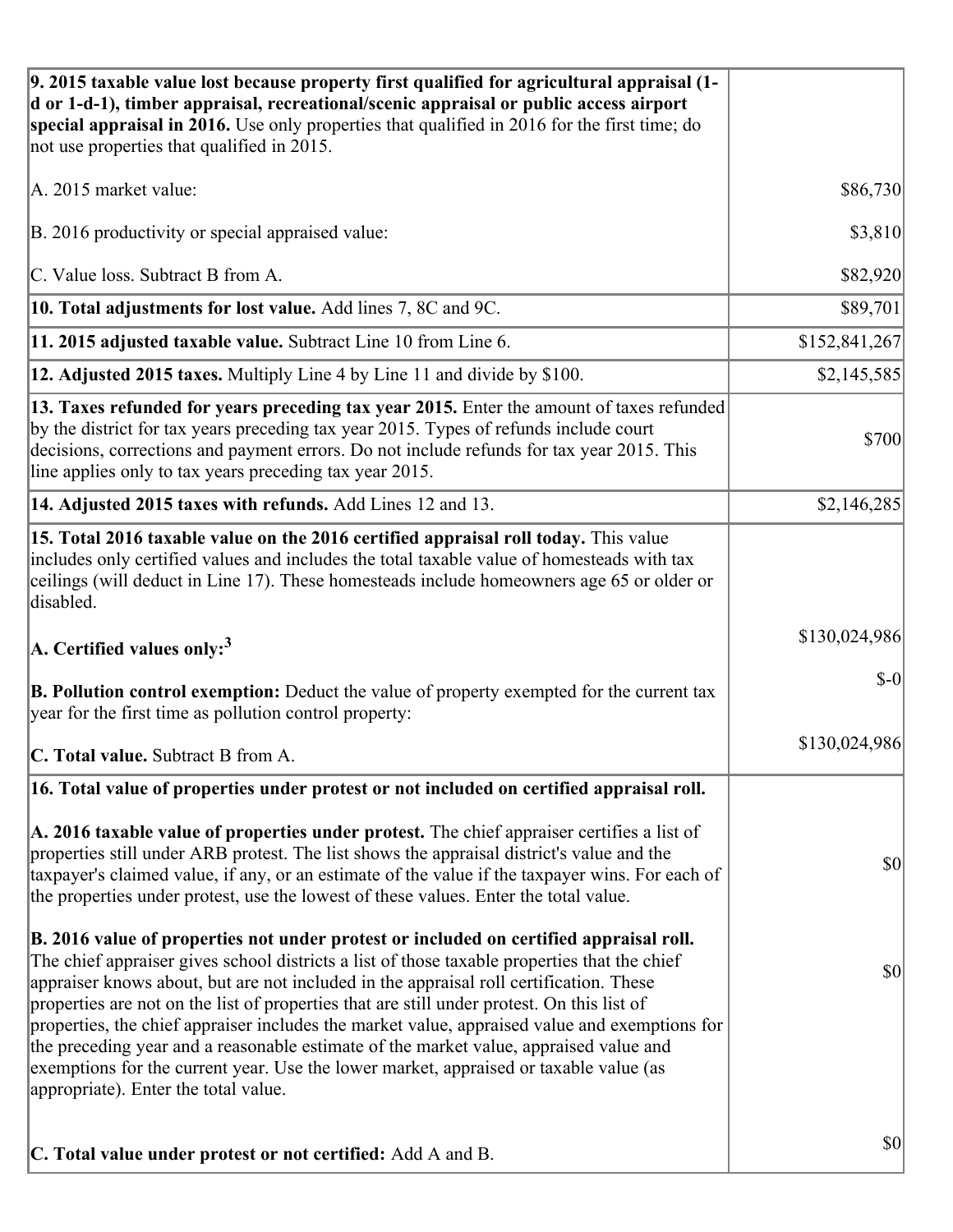| 17. 2016 tax ceilings and Chapter 313 limitations.                                                                                                                                                                                                                                                                                                                                                                             |                    |
|--------------------------------------------------------------------------------------------------------------------------------------------------------------------------------------------------------------------------------------------------------------------------------------------------------------------------------------------------------------------------------------------------------------------------------|--------------------|
| A. Enter 2016 total taxable value of homesteads with tax ceilings. These include the<br>homesteads of homeowners age 65 or older or disabled. <sup>4</sup>                                                                                                                                                                                                                                                                     | <b>\$0</b>         |
| B. Enter 2016 total taxable value of applicable Chapter 313 limitations when calculating<br>effective M&O taxes. Enter zero when calculating effective debt service taxes. (Use these<br>numbers on the advise of your legal counsel.) <sup>5</sup>                                                                                                                                                                            | $ 10\rangle$       |
| $\mathcal{C}$ . Add A and B.                                                                                                                                                                                                                                                                                                                                                                                                   | $ 10\rangle$       |
| 18. 2016 total taxable value. Add Lines 15C and 16C. Subtract Line 17C.                                                                                                                                                                                                                                                                                                                                                        | \$130,024,986      |
| 19. Total 2016 taxable value of properties in territory annexed after Jan. 1, 2015.<br>Include both real and personal property. Enter the 2016 value of property in territory<br>annexed by the school district.                                                                                                                                                                                                               | $\vert$ so $\vert$ |
| 20. Total 2016 taxable value of new improvements and new personal property located<br>in new improvements. New means the item was not on the appraisal roll in 2015. New<br>additions to existing improvements may be included if the appraised value can be<br>determined. New personal property in a new improvement must have been brought into the<br>taxing unit after Jan. 1, 2015, and be located in a new improvement. | \$370,780          |
| 21. Total adjustments to the 2016 taxable value. Add Lines 19 and 20.                                                                                                                                                                                                                                                                                                                                                          | \$370,780          |
| 22. 2016 adjusted taxable value. Subtract Line 21 from Line 18.                                                                                                                                                                                                                                                                                                                                                                | \$129,654,206      |
| 23. 2016 effective tax rate. Divide Line 14 by Line 22 and multiply by $$100$ .                                                                                                                                                                                                                                                                                                                                                | \$1.6553/\$100     |
| $ 24.2016$ effective tax rate for ISDs with Chapter 313 Limitations. Add together the<br>effective tax rates for M&O and debt service for those school districts that participate in an<br>applicable Chapter 313 limitations agreement.                                                                                                                                                                                       | \$0/\$100          |

<sup>1</sup>Tex. Tax Code Section 26.012(14)  $2$ Tex. Tax Code Section 26.012(6)  $3$ Tex. Tax Code Section 26.012(6)  ${}^{4}$ Tex. Tax Code Section 26.012(6)(A)(i)

 $5$ Tex. Tax Code Section 26.012(6)(A)(ii)